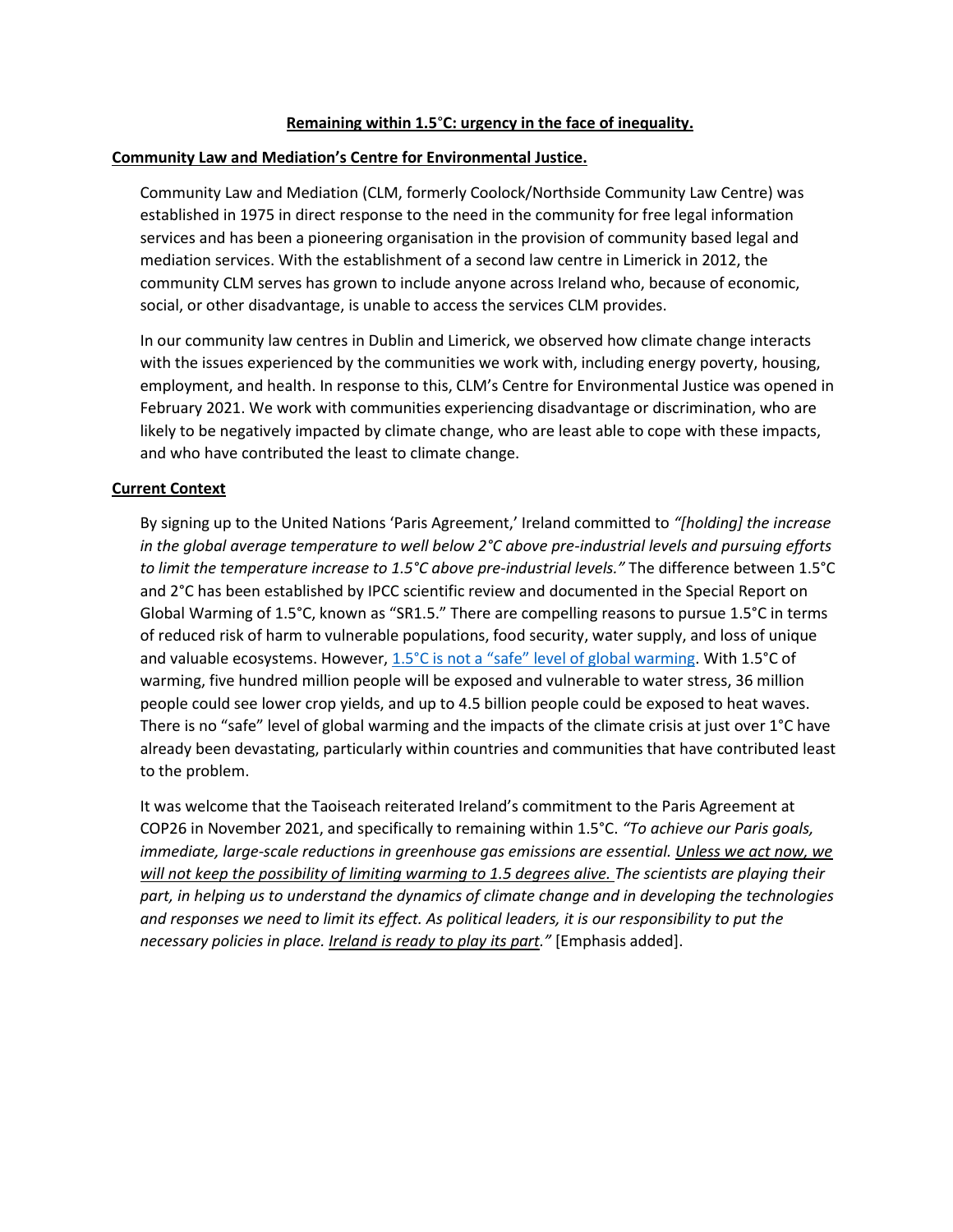## **CLM's View of the Proposed Carbon Budgets**

It is CLM's contention that the State must apply a human rights-based approach when acting to address climate change, $1/2$  particularly in the adoption of carbon budgets. While the inclusion of legally-binding carbon budgets in Ireland's amended climate legislation represents welcome progress, the appropriate barometer for assessing the adequacy of carbon budgets must be (1) science and (2) climate justice – that is, consistency with Ireland's fair share contribution to remaining within 1.5°C. In other words, the proposed carbon budgets must be measured against their likelihood of protecting the fundamental rights of all.

## **Summary of recommendations:**

# **CLM considers that the carbon budgets proposed by the Climate Change Advisory Council should be substantially reduced to provide:**

- *Consistency with Ireland's Climate Act:* ensure the principles of Equity and Common but Differentiated Responsibilities and Respective Capacities are explicitly accounted for in determining Ireland's fair share of the global carbon budget for 1.5°C in accordance with s.6A(9)(a) of Ireland's 2021 Climate Action and Low-Carbon Development (Amendment) Act.
- *Consistency with the Programme for Government:* ensure the carbon budgets are not reliant on future, unproven "negative emissions" from technological or nature-based sources.
- *Consistency with forthcoming EU law:* adopt an earlier baseline date for Ireland's 2030 target to ensure compliance with forthcoming EU law.
- *Consistency with the Paris Agreement:* ensure the carbon budgets are informed by a "reasonable" chance of remaining within 1.5°C and Ireland's historical responsibility.
- *Consistency with the principles of a Just Transition:* ensure that deep and sustained reductions in emissions are implemented *now*, consistent with a 1.5°C threshold, to enable planning and consultation with most affected communities.

## 1. **THE PROPOSED CARBON BUDGETS ARE INCONSISTENT WITH IRELAND'S 2021 CLIMATE ACT.**

As noted by Dr. Andrew Jackson,<sup>3</sup> s.6A(9)(a) of Ireland's Climate Action and Low Carbon Development (Amendment) Act – (the Climate Act) requires the Climate Change Advisory Council (CCAC) to prepare the carbon budgets in a manner consistent with:

 $1$  The preamble in the Paris Agreement highlights the need, when responding to climate change, to "respect, promote and consider [the state's] respective obligations on human rights" and makes specific reference to the rights of those disproportionately affected by climate change, such as women, children, migrants, indigenous peoples and people with disabilities.

<sup>&</sup>lt;sup>2</sup> Section 3(1) of the European Convention on Human Rights Act 2003 requires every organ of the State to perform its functions in a manner compatible with the State's obligations under the ECHR. 3

https://data.oireachtas.ie/ie/oireachtas/committee/dail/33/joint\_committee\_on\_environment\_and\_climate\_actio n/submissions/2022/2022-01-12\_opening-statement-dr-andrew-jackson-ucd-sutherland-school-of-law\_en.pdf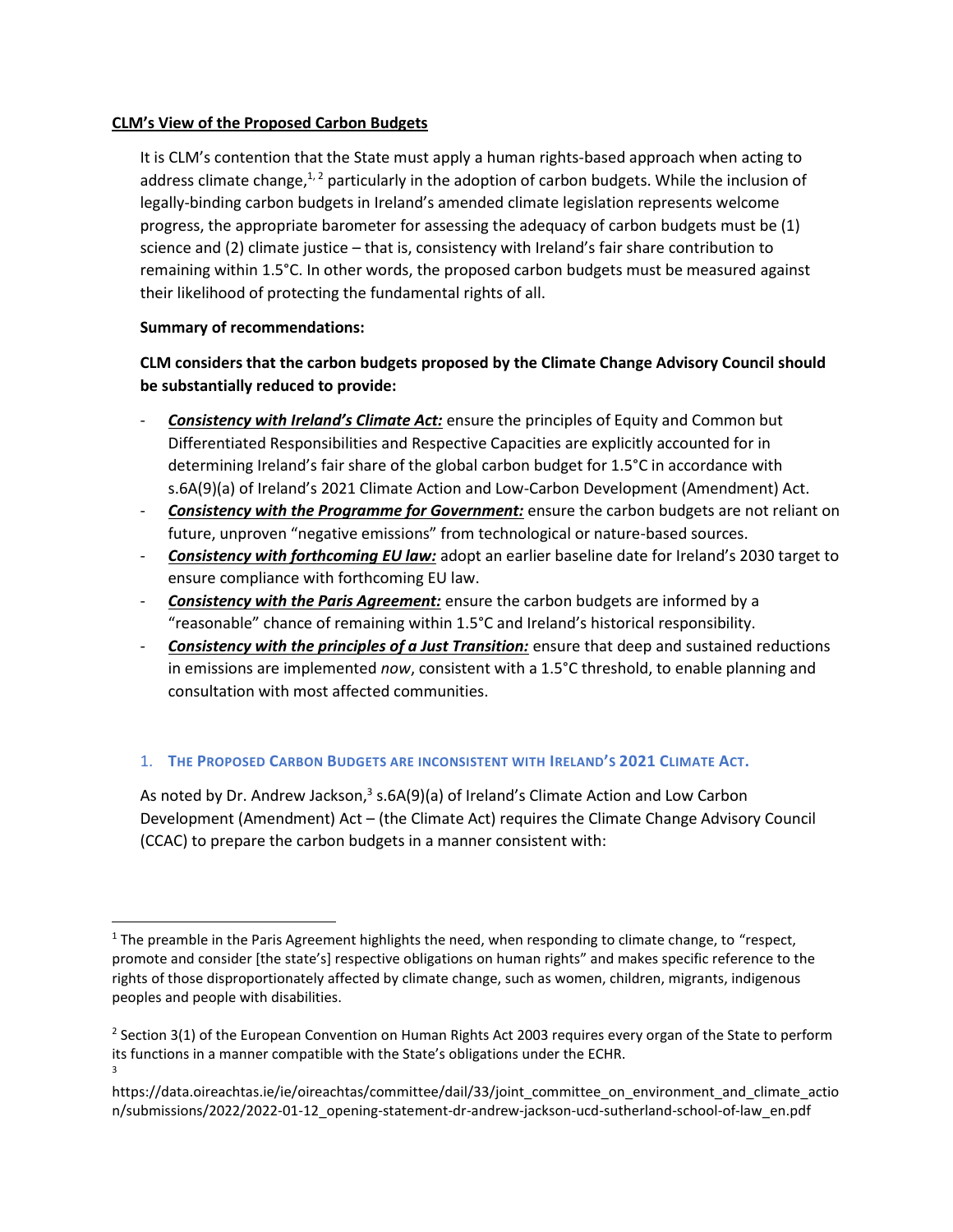- (a) The ultimate objective specified in Article 2 of the United Nations Framework Convention for Climate Change (UNFCCC) - i.e., the "stabilization of greenhouse gas concentrations in the atmosphere at a level that would prevent dangerous anthropogenic interference with the climate system"
- (b) Articles 2 and 4(1) of the Paris Agreement i.e., maintaining global temperature increase "well below 2°C" above pre-industrial levels and making efforts to limit heating to 1.5°C, reflecting "equity and the principle of common but differentiated responsibilities and respective capabilities."

In considering Ireland's appropriate contribution to remaining within a 1.5°C threshold, the CCAC in its [technical report](https://www.climatecouncil.ie/media/climatechangeadvisorycouncil/Technical%20report%20on%20carbon%20budgets%2025.10.2021.pdf) note that:

*"Any such determination has implicit or explicit implications around climate justice, historical responsibility, equity and equality. It is not the job of the Council or the Carbon Budget Committee to make such value judgements."*

This approach is incompatible with s.6A(9)(a) of Ireland's Climate Act, which requires that the CCAC prepare carbon budgets in a manner consistent with *all* of Articles 2 and 4(1) of the Paris Agreement, including the principle of Common but Differentiated Responsibilities and Respective Capacities.

➢ **Recommendation: Ensure the principles of Equity and Common but Differentiated Responsibilities and Respective Capacities are explicitly accounted for in determining Ireland's fair share of the global carbon budget for 1.5°C in accordance with s.6A(9)(a) of Ireland's 2021 Climate Action and Low-Carbon Development (Amendment) Act.**

## **2. THE PROPOSED CARBON BUDGETS ARE INCONSISTENT WITH THE PROGRAM FOR GOVERNMENT.**

- The Programme for Government (PfG) explicitly committed to delivering annual emissions reductions of 7% between 2021-2030, to provide an overall reduction of 51% over the decade. This would allow a cumulative 10-year total carbon budget of 468 MtCO2eq.
- The carbon budgets proposed by the Climate Change Advisory Council (CCAC) amount to 295MtCO2 for the first period (2021-2025), and 200 MtCO2 for the second period (2026-2030), which would allow a cumulative 10-year total carbon budget of 495 MtCO2eq. This cumulative budget represents annual reductions of less than 6% per year over the decade.
- Moreover, the PfG commitment is unlikely to be achieved if the proposed carbon budgets are adopted. As noted by Professor John Sweeney, any delay in meeting the proposed reductions within the first carbon budget would impose even higher reductions on the subsequent carbon budget, which is likely, given that the proposed carbon budgets will not be legally adopted until Q4 of 2022 – by which time, 40% of the current carbon budget will have elapsed.<sup>4</sup>

It is important to note that the PfG commitment to reduce emissions 7% per year does not represent Ireland's fair share of remaining within 1.5°C. It is based on the United Nations

4

https://data.oireachtas.ie/ie/oireachtas/committee/dail/33/joint\_committee\_on\_environment\_and\_climate\_actio n/submissions/2022/2022-01-12\_opening-statement-john-sweeney-professor-maynooth-university\_en.pdf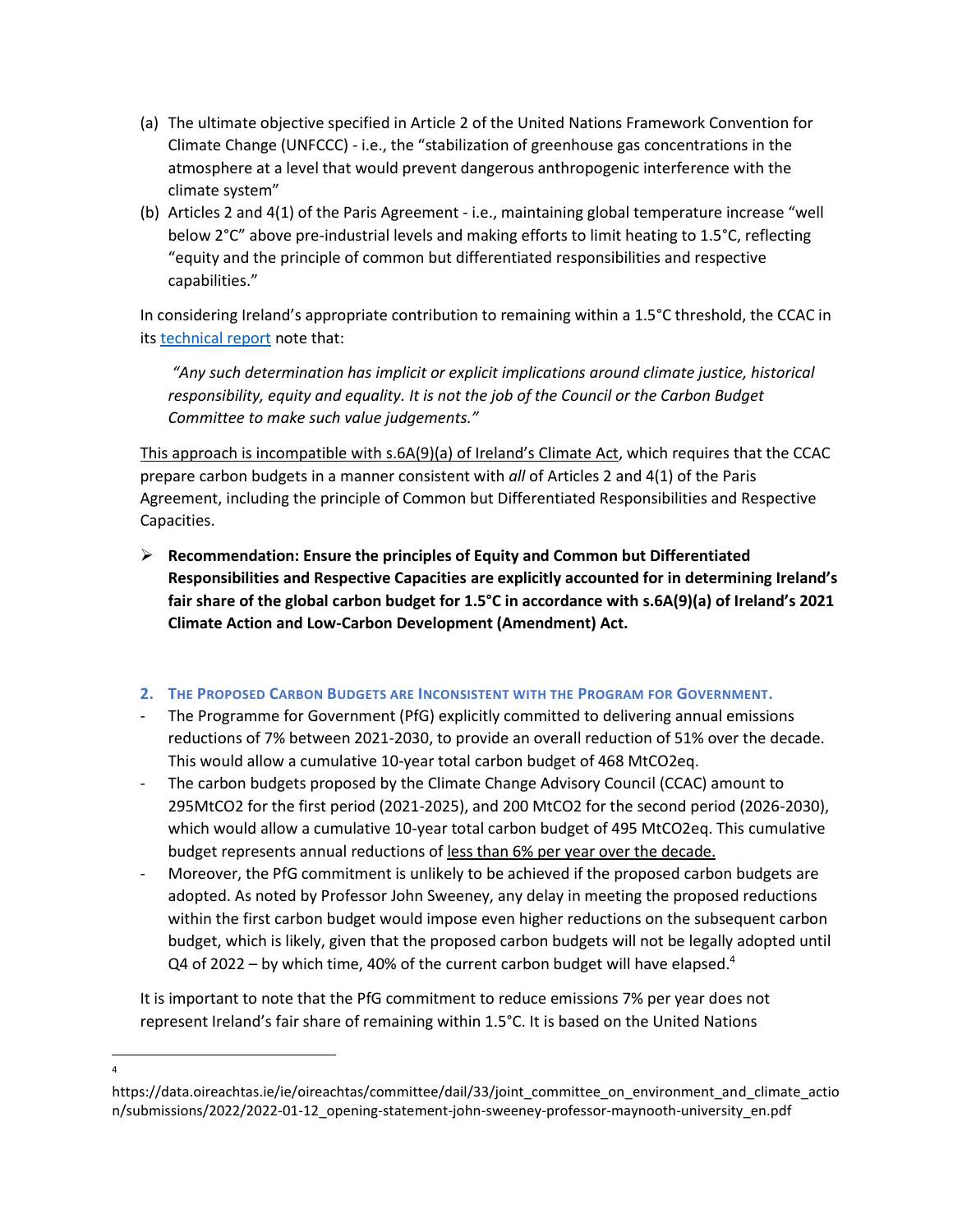Environmental Program's (UNEP) [2019 Emissions Gap Report,](https://wedocs.unep.org/bitstream/handle/20.500.11822/30797/EGR2019.pdf?sequence=1&isAllowed=y) which estimated that, on a *global* average, emissions should fall 7.6% per year from 2020-2030 to remain within 1.5°C. UNEP's calculations rely extensively on "negative emissions." Negative emissions reflect an attempt to bridge the growing gap between climate policy and science by developing the ability to remove billions of tonnes of CO2 from the atmosphere to store it on land or in the oceans. UNEP estimates that if emissions are reduced by 7.6% per year globally, >200 Gt of CO2 will need to be removed from the atmosphere by the end of this century. As noted by Dr. Andrew Jackson, how Ireland should achieve its share of the removal of >200 Gt of CO2 from the atmosphere is unclear. The IPCC notes that reliance on negative emissions is a "major risk" in seeking to limit heating to 1.5°C.

Although both natural and technological measures can (in theory) allow emissions to be balanced or removed from the atmosphere, there are considerable ecological<sup>2</sup> and moral restraints. As Professor Anderson has noted, "*These technologies exist, at best, as small pilot schemes, and often only in the imagination and computers of professors and entrepreneurs. So, in reality we are passing the buck on to our children to invent and deploy technologies to suck the CO2 out of the air that we choose to continue to emit today… Already the tentative potential of NETs is being used to undermine the requirement for immediate and widespread decarbonisation, passing further unacceptable burdens and risks onto the next generation."<sup>3</sup>* [Emphasis added.] While research into negative emissions is critical, such measures remain underdeveloped and do not exist at scale. It is not prudent, or in accordance with the Precautionary Principle (Article 191 of the Treaty on the Functioning of the European Union), to depend upon unproven technologies or unsustainable nature-based solutions when developing present mitigation policies.

For instance, in the context of natural measures (often referred to as 'carbon sinks' - i.e., a reservoir which captures more carbon than it releases) it is important to note that forestry in Ireland has in recent years become a source of emissions, rather than a sink.<sup>4</sup> Furthermore, there are considerable legal barriers to negative emissions. "Bioenergy with Carbon Capture and Storage" (BECCS) is frequently cited in Intergovernmental Panel for Climate Change reports as a means of removing emissions from the atmosphere. However, in 2019, West Offaly Peat and Biomass station was refused planning permission on the grounds that Ireland does not have indigenous sources of biomass and importing biomass would be unsustainable and a breach of EU and national policy.<sup>5</sup>

Furthermore, reliance on negative emissions goes against the spirit of the Supreme Court's judgment in 'Climate Case Ireland' which was clear that future technological developments cannot supplant present efforts to achieve the National Transition Objective (NTO):

*"The level of specificity for the latter years may legitimately be less but there must be, nonetheless, a policy identified which does specify in some reasonable detail the kind of measures that will be required up to 2050. The fact that some of those measures may come to be adjusted over time because of developments in knowledge, data or technology does not alter the fact that a best current estimate as to how the NTO is going to be achieved needs to be made and not left to sometime in the future."*

*"But the public are entitled to know what current thinking is and, indeed, form a judgment both on whether the Plan is realistic and whether the types of technology considered in the Plan are appropriate and likely to be effective. In my view, a reasonable and interested observer would*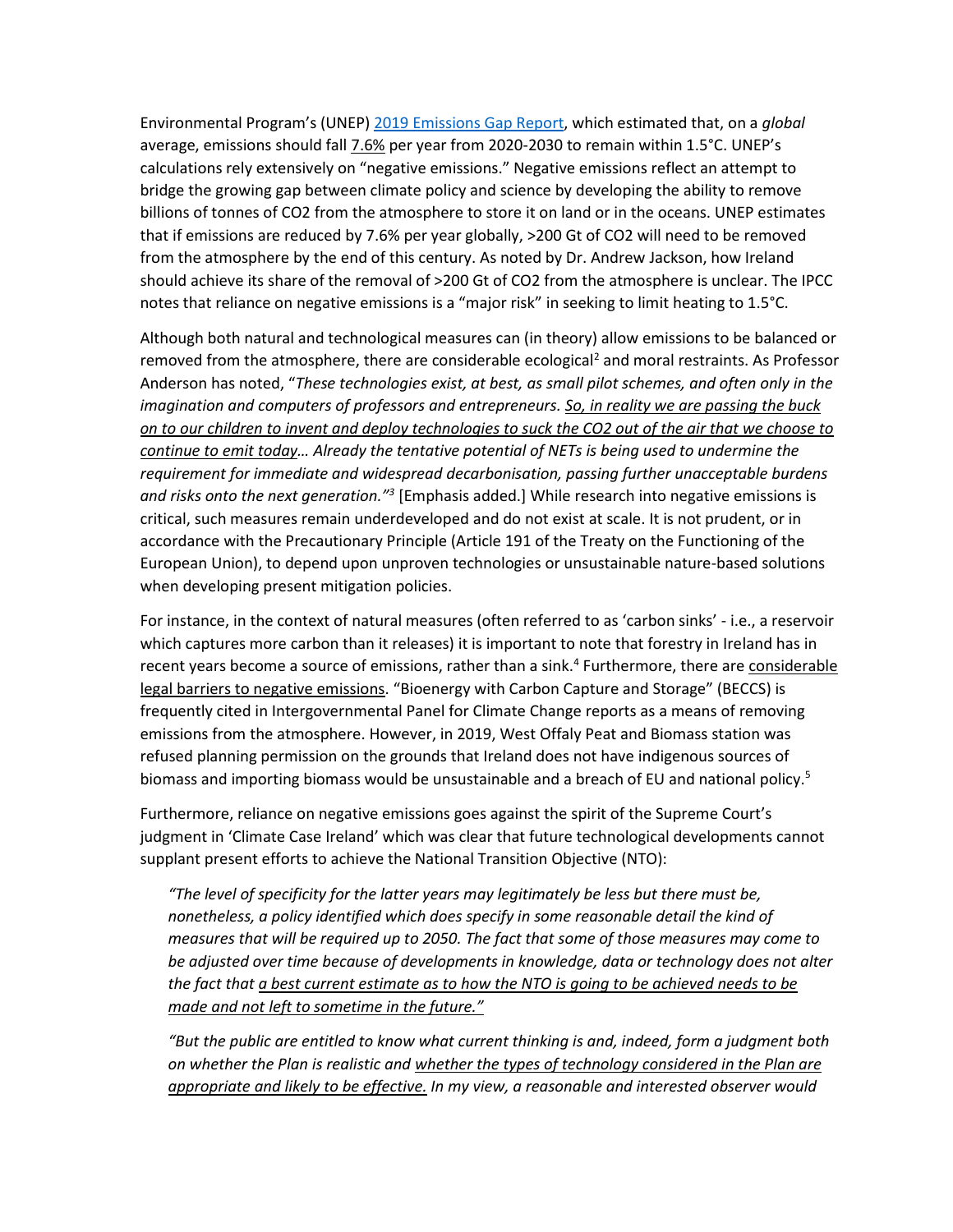*not really have a sufficient view of just how it is currently hoped that such measures might contribute towards achieving the NTO to form a considered judgement."* [Emphasis added].

- ➢ **Recommendation: ensure the carbon budgets are not reliant on future, unproven "negative emissions" from technological or nature-based sources.**
- **3. THE PROPOSED CARBON BUDGETS ARE INCONSISTENT WITH THE PARIS AGREEMENT.**

At present emissions levels, Ireland is projected to consume its fair share of the global carbon budget for 1.5°C in three years – within the lifetime of this government.

The Dutch Supreme Court in *Urgenda* held that every country must do its part to comply with its obligations under the Paris Agreement and the European Convention on Human Rights to remain within 1.5°C. There are two issues regarding the compliance of the proposed carbon budgets with the Paris Agreement.

Firstly, as noted by Professor Barry McMullin, the CCAC's proposed carbon budgets provide for only a 50% chance of remaining within 1.5°C, "no better than a coin toss."<sup>5</sup> Professor Kevin Anderson has estimated that for a 67% chance of remaining within 1.5°C, Ireland's remaining carbon budget is **120MtCO2** (for energy-only emissions, including international aviation and shipping). It follows then that if Ireland were to begin emissions reductions in 2022, consistent with a 67% chance of remaining within a 1.5°C threshold, **annual emissions reductions of 30% between 2022-2029 would be required.**

Secondly, the CCAC proposed carbon budgets based on the assumptions that: *"every country in the world, 1) had the same starting point as Ireland and 2) reduced emissions in the same speed and amount."* This approach neatly excludes "previous actions," or rather, inaction, i.e., Ireland's historical responsibility. The Paris Agreement principles of 'Equity' and 'Common but Differentiated Responsibilities and Respective Capacities' acknowledges that developed countries like Ireland agreed to act first and fastest to address the climate crisis. To date, Ireland has failed to act in accordance with these principles.

- Ireland is one of only five EU countries that failed to reduce its emissions between 1990-2020, and instead experienced the second largest growth in emissions across the EU.
- Despite the Irish Government's repeated acceptance that Ireland's emissions should decrease 25-40% between 1990-2020, our emissions increased 10% during that period, placing Ireland among the top emitters in Europe.

<sup>5</sup>

https://data.oireachtas.ie/ie/oireachtas/committee/dail/33/joint\_committee\_on\_environment\_and\_climate\_actio n/submissions/2022/2022-01-12\_opening-statement-barry-mcmullin-professor-dublin-city-university\_en.pdf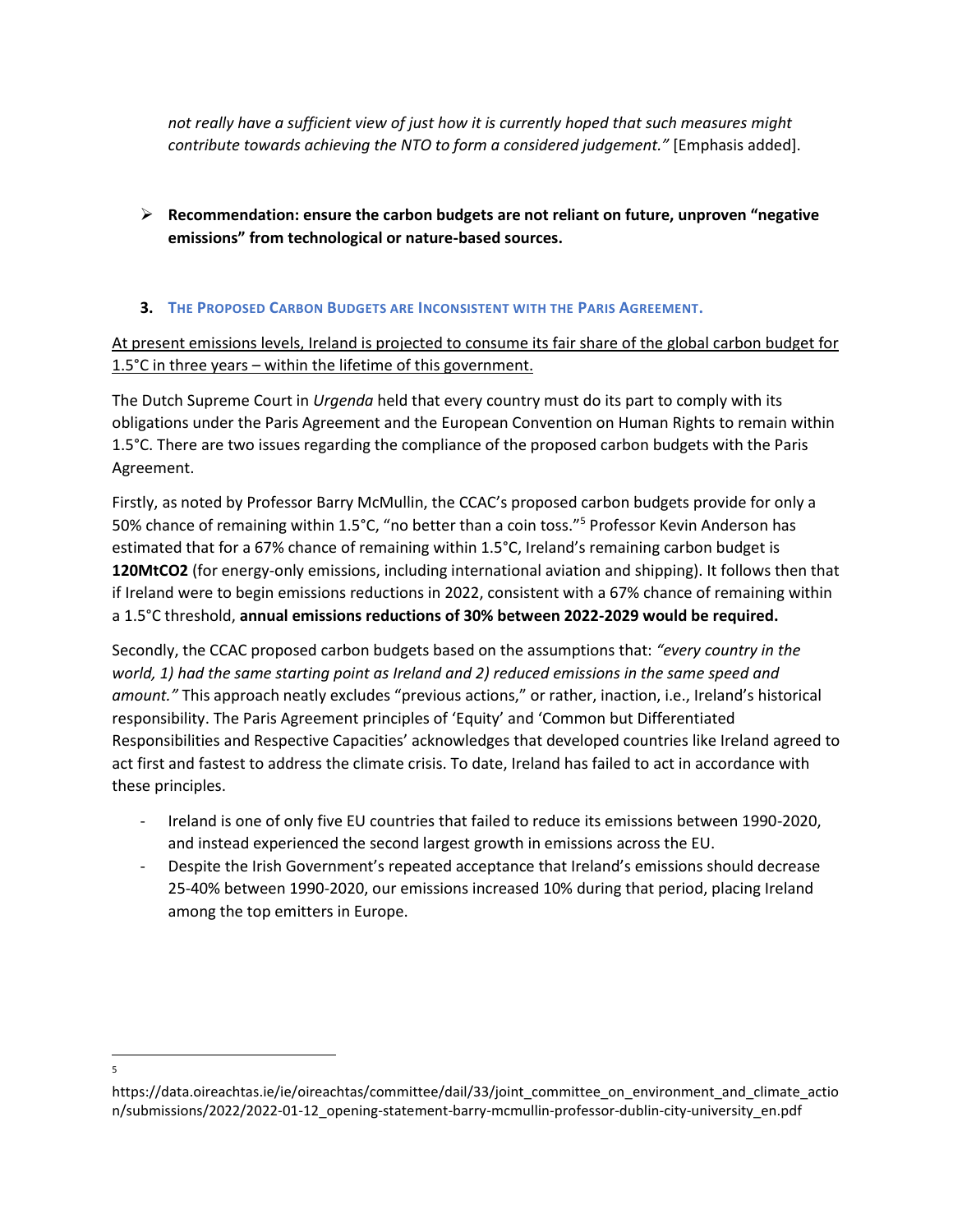Ireland has much greater capacity than many countries to transition, particularly emerging economies. Professor Kevin Anderson has noted that Ireland is "disproportionately well-served" to adapt to a transition to a completely decarbonised economy and society.<sup>6</sup>





➢ **Recommendation: ensure the carbon budgets are informed by a "reasonable" chance of remaining within 1.5**°**C and Ireland's historical responsibility in accordance with the Paris Agreement.**

### 4. THE PROPOSED CARBON BUDGETS DO NOT MATCH AMBITION OF FORTHCOMING EU LAW.

This is primarily an issue of shifting baselines. It is unclear why 2018 is used as a baseline for Ireland's 2030 emissions target. 1990 is consistently used under international emissions reporting in accordance with the UNFCCC and the Kyoto Protocol. Given that Ireland's emissions were substantially higher in 2018 than 1990, a reduction target of 51% by 2030 relative to 2018 becomes significantly less onerous - 44.5% relative to 1990 instead of 51%.

<sup>6</sup>

https://data.oireachtas.ie/ie/oireachtas/committee/dail/33/joint\_committee\_on\_environment\_and\_climate\_actio n/submissions/2022/2022-01-12\_opening-statement-kevin-anderson-professor-university-of-manchester\_en.pdf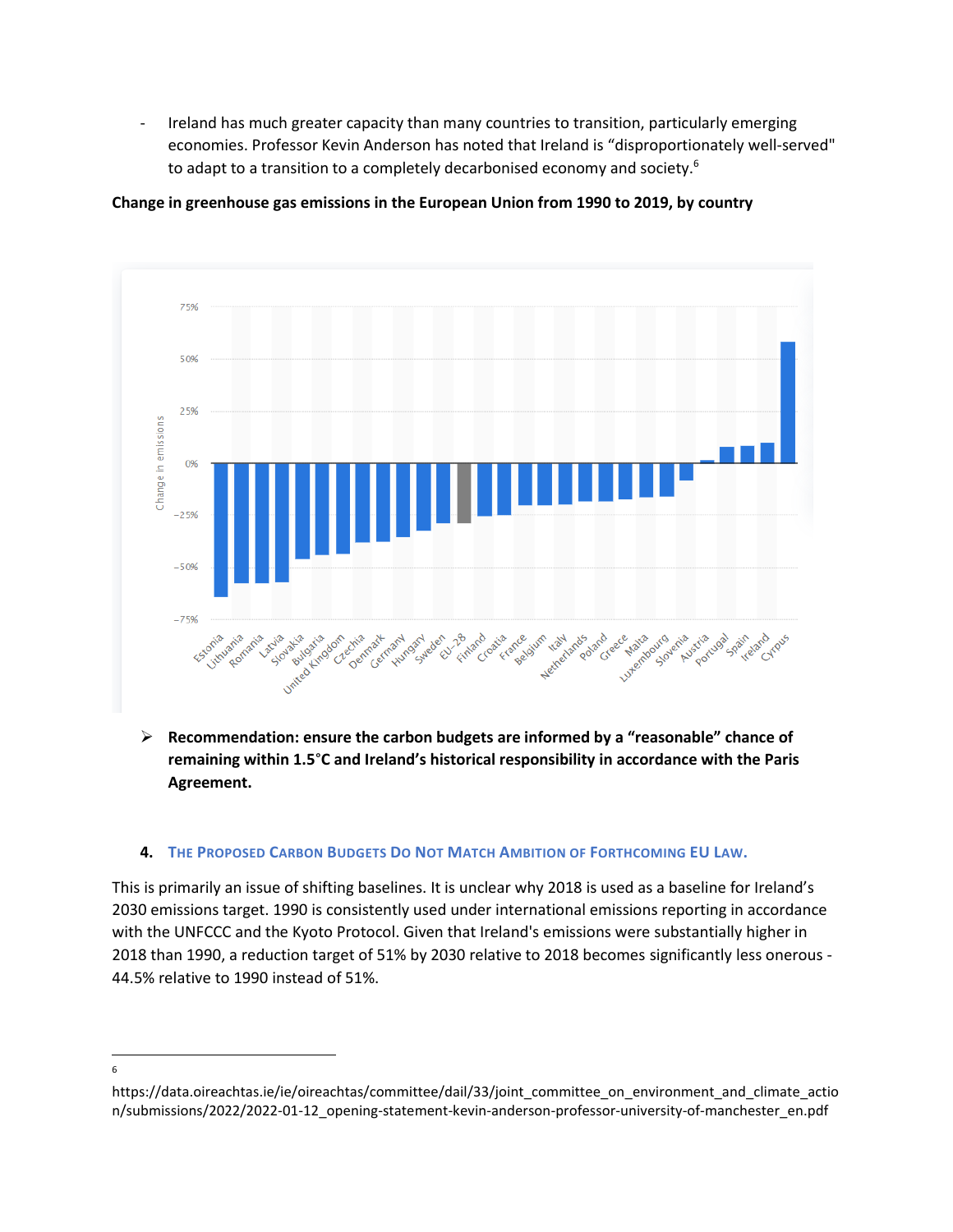As noted by the CCAC in its technical report, the European Commission has proposed an EU-wide 2030 reduction target of *at least* 55%, relative to 1990, which is likely to be adopted by 2024 (at the latest). Ireland has endorsed this target at the EU-level, while committing to delivering 44.5% on a domestic level.

The below baselines are more appropriate in calculating Ireland's carbon budget to 2030:

- a) 1990: the year that the first "Intergovernmental Panel for Climate Change" (IPCC) report was published. These reports are widely considered the most comprehensive and authoritative source of assessing the science related to climate change, as the IPCC is a United Nations body composed of the world's leading climate science experts, as well as government representatives. Each IPCC report is accompanied by a "Summary for Policymakers" document, which summarizes the long report, and is agreed upon, *line by line*, by government representatives. Therefore, since 1990, governments have fully understood and accepted climate science.
- b) 1992: the year that governments came together to create an international environmental treaty, known as the United Nations Framework Convention for Climate Change (UNFCCC) with the goal of stabilizing greenhouse gas emissions in the atmosphere and preventing dangerous levels of climate change.
- c) 2015: Professor McMullin has suggested that 2015 (the year that the Paris Agreement was adopted) should be regarded as the "latest defensible reference year."

It is notable that a [recent ground-breaking climate case](https://www.theguardian.com/world/2021/apr/29/historic-german-ruling-says-climate-goals-not-tough-enough) brought by youth climate activists against the German Government before the German Supreme Court found that the country's 2030 emission reduction target of 55% relative to 1990 was inadequate. This target was not considered sufficient to protect citizens' fundamental rights, particularly those of youth and future generations. As the Court put it, *"one generation must not be allowed to consume large portions of the CO2 budget while bearing a relatively minor share of the reduction effort, if this would involve leaving subsequent generations with a drastic reduction burden and expose their lives to serious losses of freedom."* Germany has consequently revised its 2030 target to 65% reductions in emissions, relative to 1990 levels.

➢ **Recommendation: adopt an earlier baseline date for Ireland's 2030 target to ensure compliance with forthcoming EU law.**

# **5. THE PROPOSED CARBON BUDGETS ARE INCONSISTENT WITH THE PRINCIPLES OF A JUST TRANSITION (THE LONGER THE DELAY, THE MORE DIFFICULT A JUST TRANSITION WILL BE).**

The impacts of climate change within countries will not be distributed equally. It is irrefutable that the climate crisis will intersect with [the existing inequality crisis in Ireland.](https://www.socialjustice.ie/content/policy-issues/addressing-challenge-inequality) Research has clearly demonstrated that inequality within countries (including "developed" countries like Ireland) increases the exposure of disadvantaged groups to climate change, and diminishes their capacity to respond.<sup>7</sup> For instance, evidence from the US suggests that it is likely that climate change will result in adverse health

<sup>7</sup> Islam, N., Winkel, J. 2017. Climate Change and Social Inequality. DESA Working Paper No. 152 ST/ESA/2017/DWP/152 [https://www.un.org/esa/desa/papers/2017/wp152\\_2017.pdf](https://www.un.org/esa/desa/papers/2017/wp152_2017.pdf)